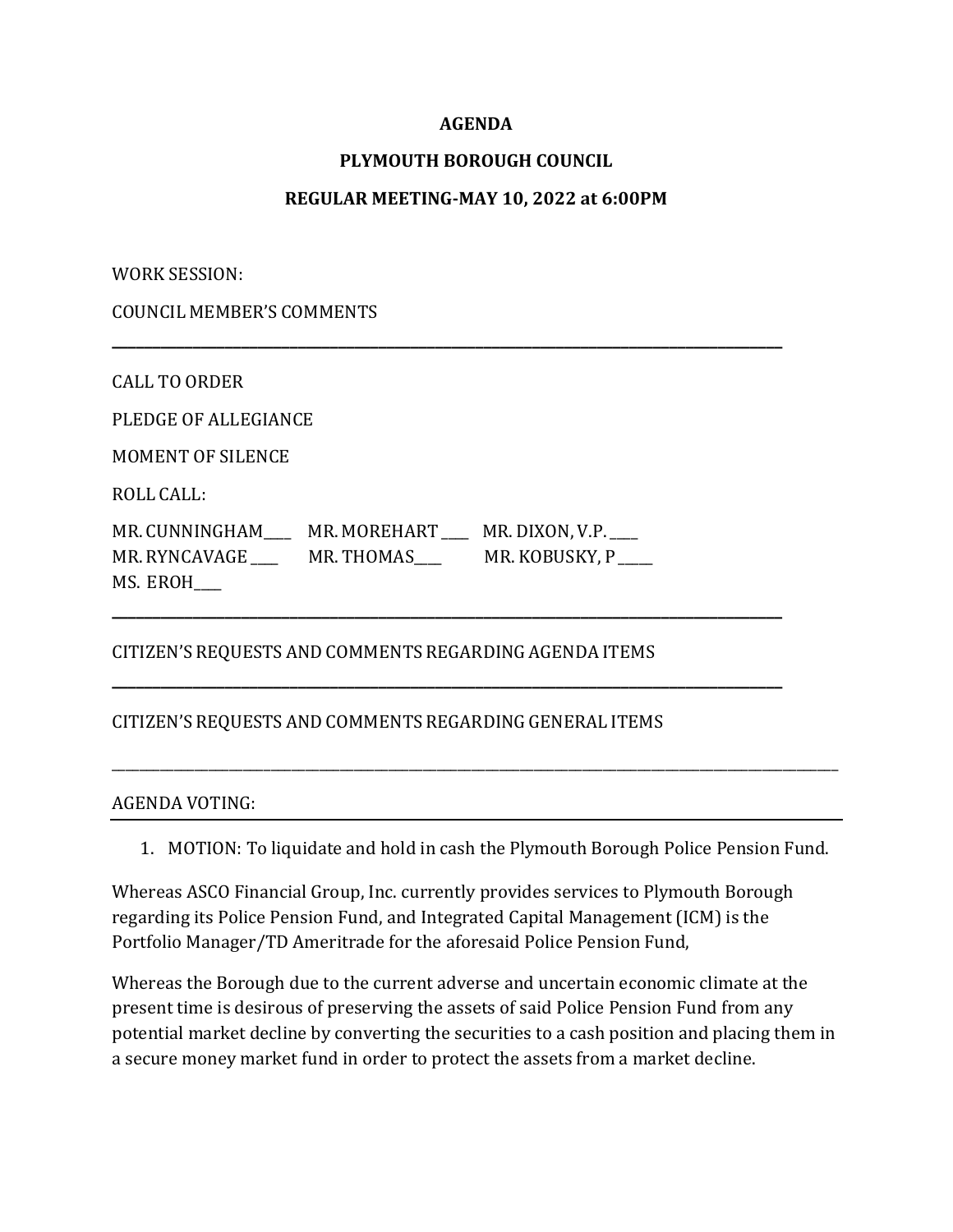Whereas, the Borough has done research and several credible market analysts are projecting a serve market decline and/or collapse.

Whereas the Borough is desirous in fulfilling its fiduciary duty to the police pension plan as well as its duty to the Borough taxpayers, it deems it in the best interest of both in order to preserve the assets of the police Pension fund to convert the holding to cash for a short period of time in order to observe the direction of the stock market to see if it stabilizes.

Whereas the Borough is concerned because it still has a \$90,000 payment plus interest due at the end of 2022 and a final payment plus interest due at the end of 2023 on a loan taken out several years ago to make a required contribution to the Police Pension Fund.

Whereas if the Borough sustains a significant loss in the value of the Police Pension Fund and is required to borrow money to refund the Police Pension Plan due to a loss associated with investment declines in the fund, it would severely jeopardize the operation of the Borough in that in order to pay on any loans to refurbish the police pension, it would most likely have to cut services to the Borough residents.

Whereas, in order to effectuate said plan the Borough feels it is in the best interest of its goals stated above to preserve the capital on a temporary basis from the risk of market exposure.

Whereas the Borough by preserving the assets of the fund will not jeopardize the fund in any way and has more than sufficient assets to guarantee and make the required payments to the current seven retires without depleting or jeopardizing those payments.

Now therefore, the Borough Council does hereby authorize and direct that ASCO Financial Group, Inc. and Integrated Capital Management (ICM), the Portfolio Manager/TD Ameritrade, to immediately liquidate and sell all securities being held in all accounts of the Plymouth Borough Police Pension Fund and hold the funds in safe interest-bearing accounts until such time as Borough arranges to reinvest the funds in equities. Furthermore, the Borough Council does hereby authorize the President of Council, Ron Kobusky and Councilperson, Alexis Eroh to sign any and all documents with ASCO Financial Group, Inc., Integrated Capital Management (ICM), the Portfolio Manager/TD Ameritrade in order to liquidate the funds and convert all securities holdings to cash.

The Borough does hereby acknowledge that Jerome J. Mchale acting on behalf of ASCO Financial Group, Inc. has advised the Borough against liquidating/ converting the securities held in the Police Pension Fund to Cash. The Borough further acknowledges that the plan Actuary John Vargo Siegel Actuaries has advised the Borough that it may potentially increase plan funding, i.e. Minimum Municipal Obligation (MMO's).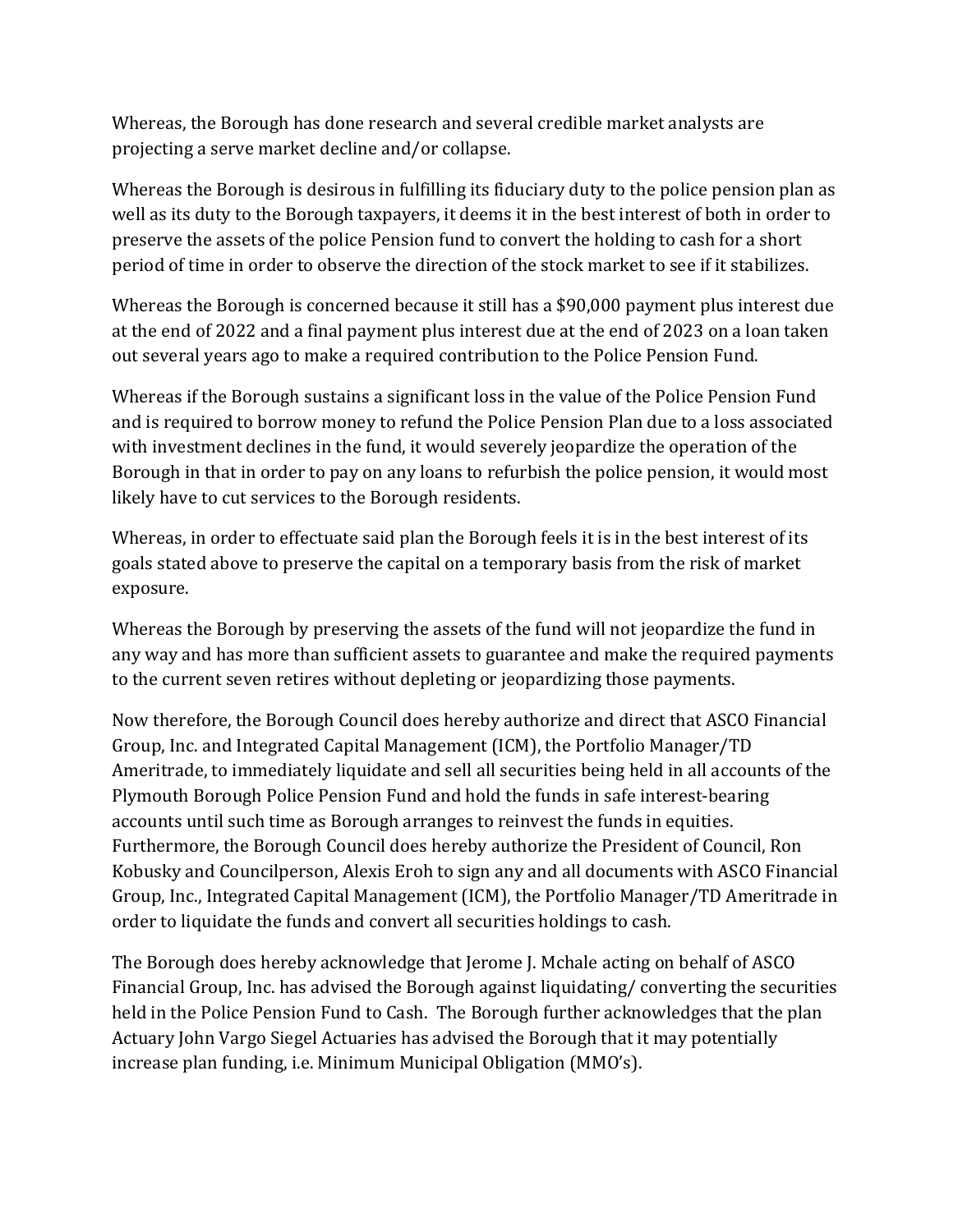The Borough being aware of the recommendations of Jerome J. McHale acting on behalf of ASCO Financial Group, Inc. and John Vargo of Siegel Actuaries, do want to proceed to liquidate all securities into cash in order to protect current plan assets which at the last report on or about April 24, 2022 were at approximately \$1,094,000.00 and protect against a loss of Police Pension Fund Assets in the event of a significant market decline and in order to avoid the need to curtail Borough services in the event of a loss of assets and the requirement obtain financing through a loan to refurbish the aforementioned fund to cover any losses as required by law. Again, this action is being taken on a short-term basis and will be reviewed quarterly with the financial advisor handling the fund to determine the appropriate time to recommit a portion of the funds to securities.

| MR. CUNNINGHAM | MR. MOREHART MR. DIXON, V.P. |                |
|----------------|------------------------------|----------------|
| MR. RYNCAVAGE  | MR. THOMAS                   | MR. KOBUSKY, P |
| MS. EROH       |                              |                |

2. MOTION: I hereby move to accept the resignation letter of David Bird from his position on the Plymouth Borough Street Department. This resignation will be effective on May 20, 2022.

\_\_\_\_\_\_\_\_\_\_\_\_\_\_\_\_\_\_\_\_\_\_\_\_\_\_\_\_\_\_\_\_\_\_\_\_\_\_\_\_\_\_\_\_\_\_\_\_\_\_\_\_\_\_\_\_\_\_\_\_\_\_\_\_\_\_\_\_\_\_\_\_\_\_\_\_\_\_\_\_\_\_\_\_\_\_\_\_\_\_\_\_\_\_\_\_\_\_\_\_\_\_\_\_\_

MR. CUNNINGHAM\_\_\_\_ MR. MOREHART \_\_\_\_ MR. DIXON, V.P.\_\_\_\_ MR. RYNCAVAGE \_\_\_\_\_ MR. THOMAS\_\_\_\_ MR. KOBUSKY, P \_\_\_\_ MS. EROH\_\_\_\_

\_\_\_\_\_\_\_\_\_\_\_\_\_\_\_\_\_\_\_\_\_\_\_\_\_\_\_\_\_\_\_\_\_\_\_\_\_\_\_\_\_\_\_\_\_\_\_\_\_\_\_\_\_\_\_\_\_\_\_\_\_\_\_\_\_\_\_\_\_\_\_\_\_\_\_\_\_\_\_\_\_\_\_\_\_\_\_\_\_\_\_\_\_\_\_\_\_\_\_\_\_\_\_\_\_

3. MOTION: I hereby move to appoint, Nicholas Stull, effective immediately, to a full time probationary position, of the Department of Public Works, , at an hourly rate of \$15.00 per hour under the following terms and conditions as herein stated: Said DPW worker is to serve a probationary period of a six (6) month and under this probationary period can be terminated for any reason whatsoever and will have no right or claim to the grievance procedure, Health care benefits, sick leave pay, vacation pay, or any other provision of the Collective Bargaining Agreement between Plymouth Borough and Teamsters Local Union No. 401 covering the period January 1, 2022 through December 31, 2022.

| MR. CUNNINGHAM | MR. MOREHART | MR. DIXON, V.P. |
|----------------|--------------|-----------------|
| MR. RYNCAVAGE  | MR. THOMAS   | MR. KOBUSKY, P  |
| MS. EROH       |              |                 |

\_\_\_\_\_\_\_\_\_\_\_\_\_\_\_\_\_\_\_\_\_\_\_\_\_\_\_\_\_\_\_\_\_\_\_\_\_\_\_\_\_\_\_\_\_\_\_\_\_\_\_\_\_\_\_\_\_\_\_\_\_\_\_\_\_\_\_\_\_\_\_\_\_\_\_\_\_\_\_\_\_\_\_\_\_\_\_\_\_\_\_\_\_\_\_\_\_\_\_\_\_\_\_\_\_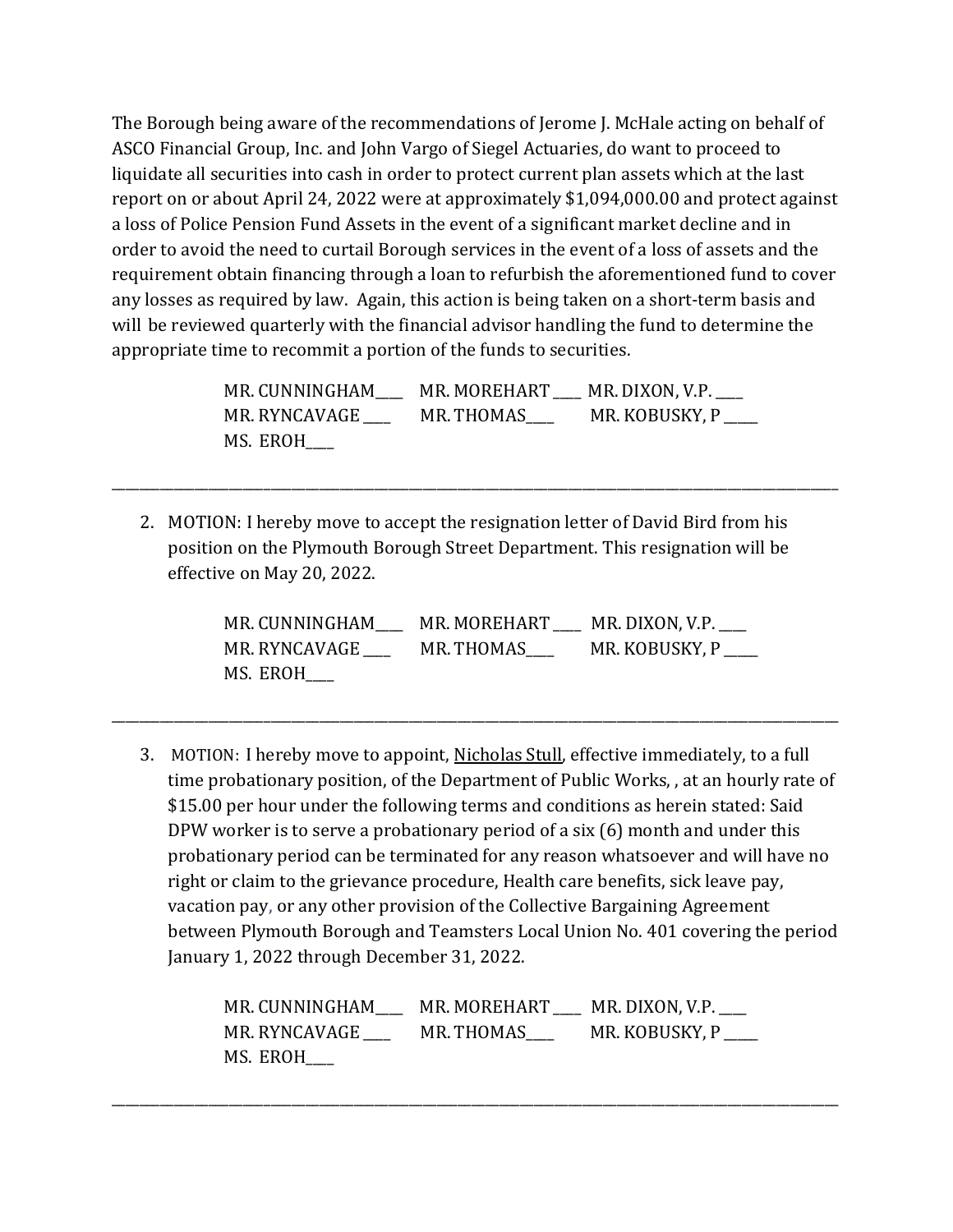4. MOTION: : I hereby move to appoint, Antoinette Ryder, as a full time probationary Clerk II, in the Administrative Office, effective immediately with a start date of May 23, 2022, at an hourly rate of \$15.00 per hour under the following terms and conditions as herein stated: Said Clerk II is to serve a probationary period of a six (6) month and under this probationary period can be terminated for any reason whatsoever and will have no right or claim to the grievance procedure, Health care benefits, sick leave pay, vacation pay, or any other provision of the Collective Bargaining Agreement between Plymouth Borough and Teamsters Local Union No. 401 covering the period January 1, 2022 through December 31, 2022.

| MR. CUNNINGHAM | MR. MOREHART | MR. DIXON, V.P. ___ |
|----------------|--------------|---------------------|
| MR. RYNCAVAGE  | MR. THOMAS   | MR. KOBUSKY, P      |
| MS. EROH       |              |                     |

5. MOTION: I hereby make a motion to pay refunds in the following amounts totaling \$92.68 for property reassessments to:

\_\_\_\_\_\_\_\_\_\_\_\_\_\_\_\_\_\_\_\_\_\_\_\_\_\_\_\_\_\_\_\_\_\_\_\_\_\_\_\_\_\_\_\_\_\_\_\_\_\_\_\_\_\_\_\_\_\_\_\_\_\_\_\_\_\_\_\_\_\_\_\_\_\_\_\_\_\_\_\_\_\_\_\_\_\_\_\_\_\_\_\_\_\_\_\_\_\_\_\_\_\_\_\_

| John Carson             | \$80.20                                     |
|-------------------------|---------------------------------------------|
| Rosina A Tucker \$12.48 |                                             |
|                         | MR. CUNNINGHAM MR. MOREHART MR. DIXON, V.P. |
| MR. RYNCAVAGE           | MR. KOBUSKY, P<br>MR. THOMAS                |
| MS. EROH                |                                             |

6. MOTION: I hereby make a motion to pay the invoice submitted by Eckert Seamans, Attorneys at Law, in the amount of \$13,630.00, for professional legal fees regarding a personnel matter.

\_\_\_\_\_\_\_\_\_\_\_\_\_\_\_\_\_\_\_\_\_\_\_\_\_\_\_\_\_\_\_\_\_\_\_\_\_\_\_\_\_\_\_\_\_\_\_\_\_\_\_\_\_\_\_\_\_\_\_\_\_\_\_\_\_\_\_\_\_\_\_\_\_\_\_\_\_\_\_\_\_\_\_\_\_\_\_\_\_\_\_\_\_\_\_\_\_\_\_\_\_\_\_\_

MR. CUNNINGHAM\_\_\_\_ MR. MOREHART \_\_\_\_ MR. DIXON, V.P.\_\_\_\_ MR. RYNCAVAGE \_\_\_\_\_ MR. THOMAS \_\_\_\_\_ MR. KOBUSKY, P MS. EROH\_\_\_\_

7. MOTION: I hereby move to accept the monthly fire and police reports for April.

\_\_\_\_\_\_\_\_\_\_\_\_\_\_\_\_\_\_\_\_\_\_\_\_\_\_\_\_\_\_\_\_\_\_\_\_\_\_\_\_\_\_\_\_\_\_\_\_\_\_\_\_\_\_\_\_\_\_\_\_\_\_\_\_\_\_\_\_\_\_\_\_\_\_\_\_\_\_\_\_\_\_\_\_\_\_\_\_\_\_\_\_\_\_\_\_\_\_\_\_\_\_\_\_\_

MR. CUNNINGHAM\_\_\_\_ MR. MOREHART \_\_\_ MR. DIXON, V.P. MR. RYNCAVAGE \_\_\_\_\_\_ MR. THOMAS\_\_\_\_\_ MR. KOBUSKY, P \_\_\_\_ MS. EROH\_\_\_\_